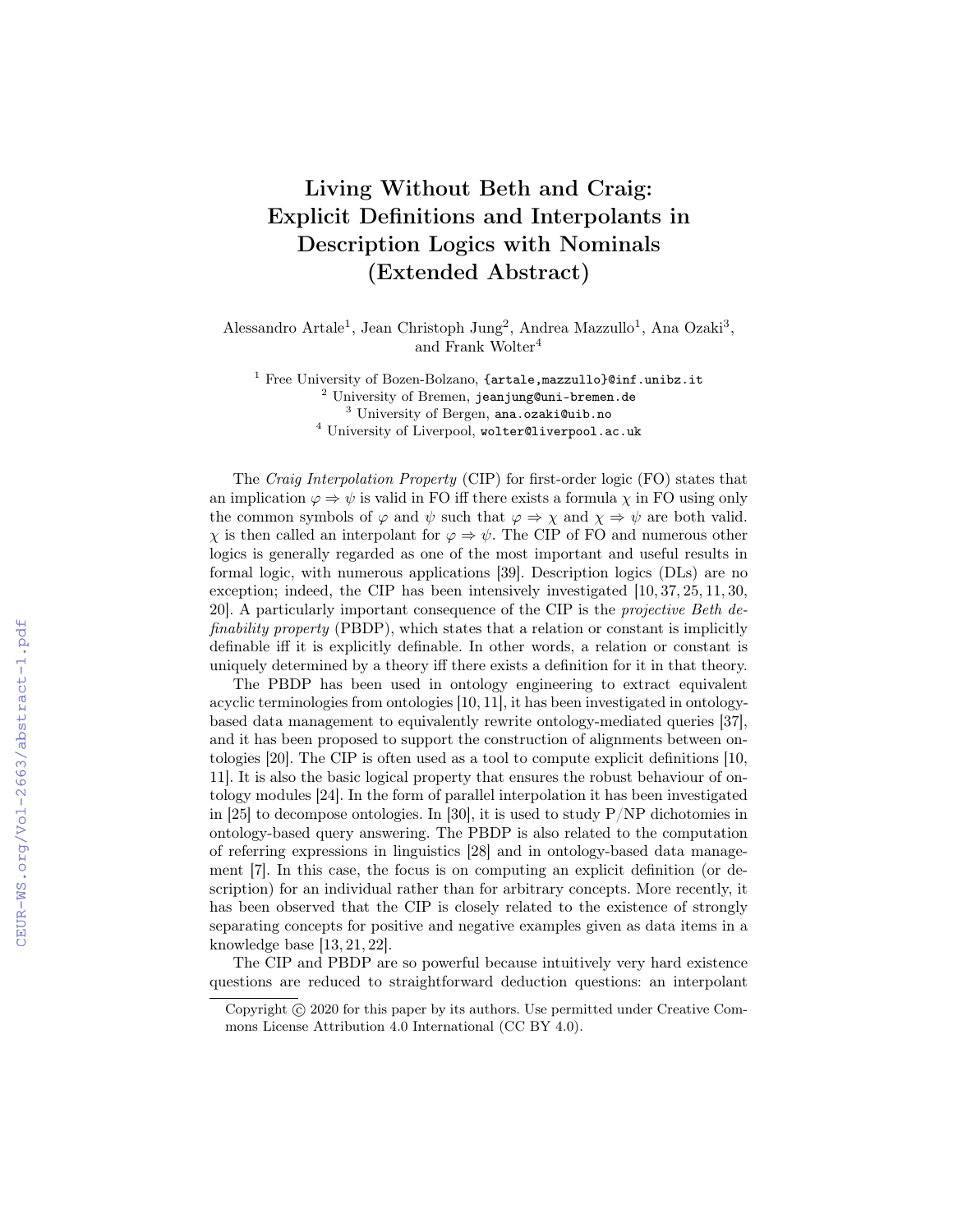## 2 A. Artale et al.

exists iff an implication is valid and an explicit definition exists iff a straightforward formula stating implicit definability is valid. The existence problems are thus not harder than validity. For example, in the DL  $\text{ALC}$ , the existence of an interpolant or an explicit definition can be decided in ExpTime simply because deduction in  $\text{ALC}$  is in EXPTIME (and without ontology even in PSPACE).

Unfortunately, the CIP and the PBDP do not always hold. Particularly important examples of failure are DLs with nominals (or, equivalently, hybrid modal logics that add nominals to propositional modal logic). The CIP and PBDP fail massively in these DLs as even for very simple implications such as  $(\{a\} \sqcap \exists r.\{a\}) \sqsubseteq (\{b\} \rightarrow \exists r.\{b\})$  no interpolant exists. Moreover, there is no satisfactory way to extend the expressive power of (expressive) DLs with nominals to ensure the existence of interpolants as validity is undecidable in any extension of  $ALCO$  with the CIP [9].

The aim of this paper is to start an investigation of the complexity of deciding the existence of interpolants and explicit definitions for DLs in which this cannot be deduced using the CIP or PBDP. We start by considering  $ALCO$  and its extensions by inverse roles and/or the universal role and prove that the existence of interpolants and the existence of explicit definitions are both 2ExpTimecomplete, thus confirming the suspicion that these are much harder problems than deduction if one has to live without Beth and Craig.

The upper bound proof is based on a straightforward characterization of the non-existence of interpolants by the existence of certain bisimulations between pointed models. We then pursue a mosaic based approach by introducing mosaics that are sets of types over the input ontologies/concepts which can be satisfied in bisimilar nodes. Natural constraints for sets of such mosaics characterize when they can be linked together to construct, simultaneously, models of the input ontologies and concepts and an appropriate bisimulation between them. The double exponential upper bound is then naturally explained by the observation that there are double exponentially many mosaics. Formally, the lower bound is proved by a reduction of the word problem for exponentially space-bounded alternating Turing machines.

Related Work. The CIP and the PBDP have been investigated extensively. They have found applications in formal verification [34], theory combinations [12, 14, 8], and in database theory for query rewriting under views [33] and query reformulation and compilation [38, 6]. Of particular relevance for this work is the investigation of interpolation and definability in modal logic in general [32] and in hybrid modal logic in particular [1, 9]. Also related is work on interpolation in guarded logics [18, 17, 3, 5, 4].

Craig interpolation should not be confused with work on uniform interpolation, both in description logic  $[29, 31, 35, 26]$  and in modal logic  $[40, 27, 19]$ . Uniform interpolants generalize Craig interpolants in the sense that a uniform interpolant is an interpolant for a fixed antecedent and any formula implied by the antecedent and sharing with it a fixed set of symbols.

Interpolant and explicit definition existence have hardly been investigated for logics that do not enjoy the CIP or PBDP. Exceptions are linear temporal logic,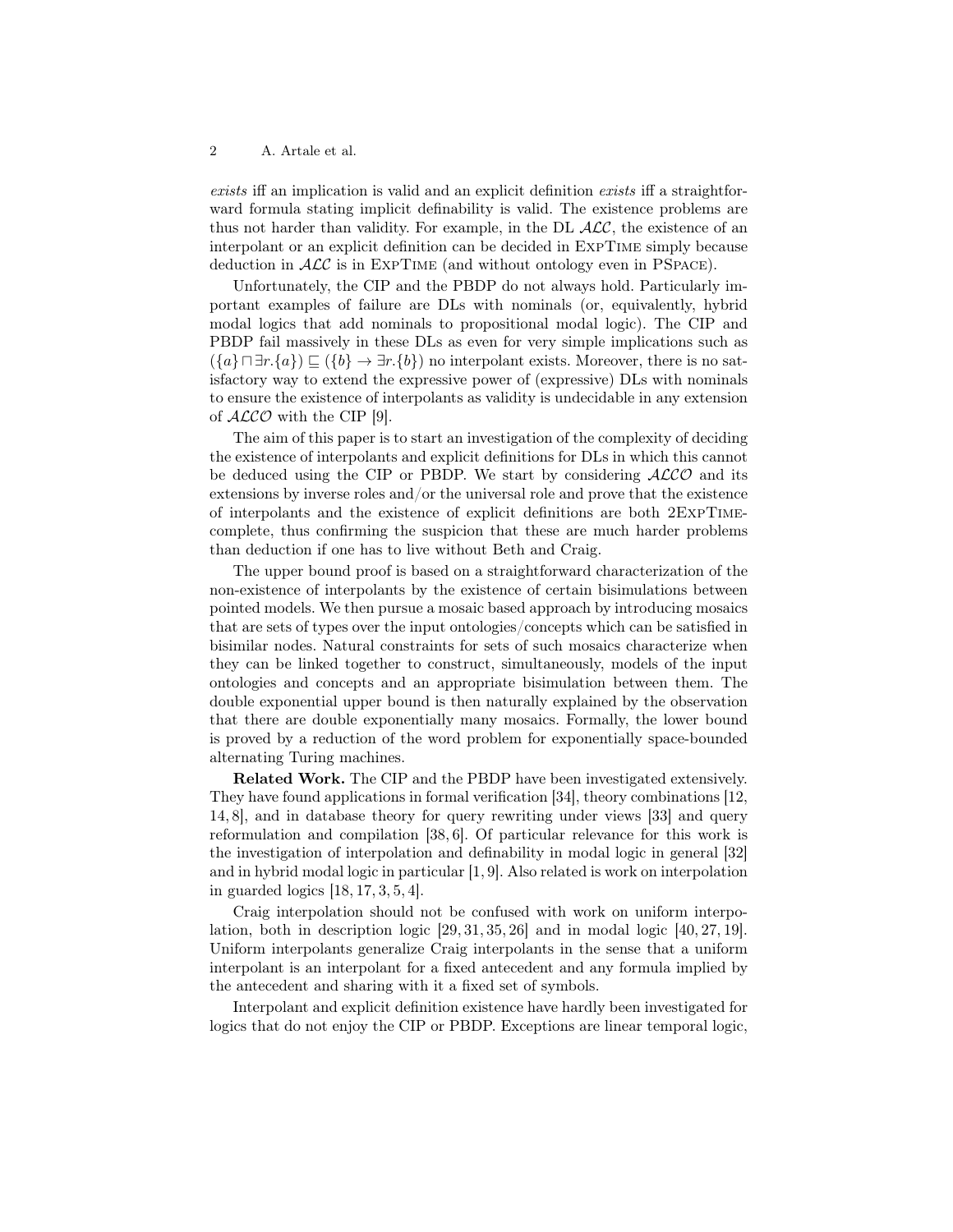LTL, for which the decidability of interpolant existence over the natural numbers has only recently been established [36] (over finite linear orderings decidability was already established in  $[15, 16]$ <sup>1</sup> and recent decidability and complexity results for interpolant existence in the guarded fragment [23]. This is in contrast to work on uniform interpolants in description logics which has in fact focused on the existence and computation of uniform interpolants that do not always exist [29, 31, 35, 26].

The full article containing all definitions and proofs is available at [2].

## References

- 1. Areces, C., Blackburn, P., Marx, M.: Hybrid logics: Characterization, interpolation and complexity. J. Symb. Log. 66(3), 977–1010 (2001)
- 2. Artale, A., Jung, J.C., Mazzullo, A., Ozaki, A., Wolter, F.: Living without Beth and Craig: Explicit definitions and interpolants in description logics with nominals (2020), available at https://arxiv.org/abs/2007.02736
- 3. Bárány, V., Benedikt, M., ten Cate, B.: Some model theory of guarded negation. J. Symb. Log. 83(4), 1307–1344 (2018)
- 4. Benedikt, M., ten Cate, B., Vanden Boom, M.: Interpolation with decidable fixpoint logics. In: Proc. of LICS. pp. 378–389. IEEE Computer Society (2015)
- 5. Benedikt, M., ten Cate, B., Vanden Boom, M.: Effective interpolation and preservation in guarded logics. ACM Trans. Comput. Log.  $17(2)$ ,  $8:1-8:46$  (2016)
- 6. Benedikt, M., Leblay, J., ten Cate, B., Tsamoura, E.: Generating Plans from Proofs: The Interpolation-based Approach to Query Reformulation. Synthesis Lectures on Data Management, Morgan & Claypool Publishers (2016)
- 7. Borgida, A., Toman, D., Weddell, G.E.: On referring expressions in query answering over first order knowledge bases. In: Proc. of KR. pp. 319–328 (2016)
- 8. Calvanese, D., Ghilardi, S., Gianola, A., Montali, M., Rivkin, A.: Combined Covers and Beth Definability. In: Proc. of IJCAR (I). pp. 181–200 (2020)
- 9. ten Cate, B.: Interpolation for extended modal languages. J. Symb. Log. 70(1), 223–234 (2005)
- 10. ten Cate, B., Conradie, W., Marx, M., Venema, Y.: Definitorially complete description logics. In: Proc. of KR. pp. 79–89 (2006)
- 11. ten Cate, B., Franconi, E., Seylan, I.: Beth definability in expressive description logics. J. Artif. Intell. Res. 48, 347–414 (2013)
- 12. Cimatti, A., Griggio, A., Sebastiani, R.: Interpolant generation for UTVPI. In: Proc. of CADE. pp. 167–182. Springer (2009)
- 13. Funk, M., Jung, J.C., Lutz, C., Pulcini, H., Wolter, F.: Learning description logic concepts: When can positive and negative examples be separated? In: Proc. of IJCAI. pp. 1682–1688 (2019)
- 14. Goel, A., Krstic, S., Tinelli, C.: Ground interpolation for combined theories. In: Proc. of CADE. pp. 183–198. Springer (2009)
- <sup>1</sup> Note that LTL and Craig interpolation are not mentioned in [36, 15, 16]. Using the fact that regular languages are projectively LTL definable and that LTL and firstorder logic are equivalent over the natural numbers, it is easy to see that interpolant existence is the same problem as separability of regular languages in first-order logic, modulo the succinctness of the representation of the inputs.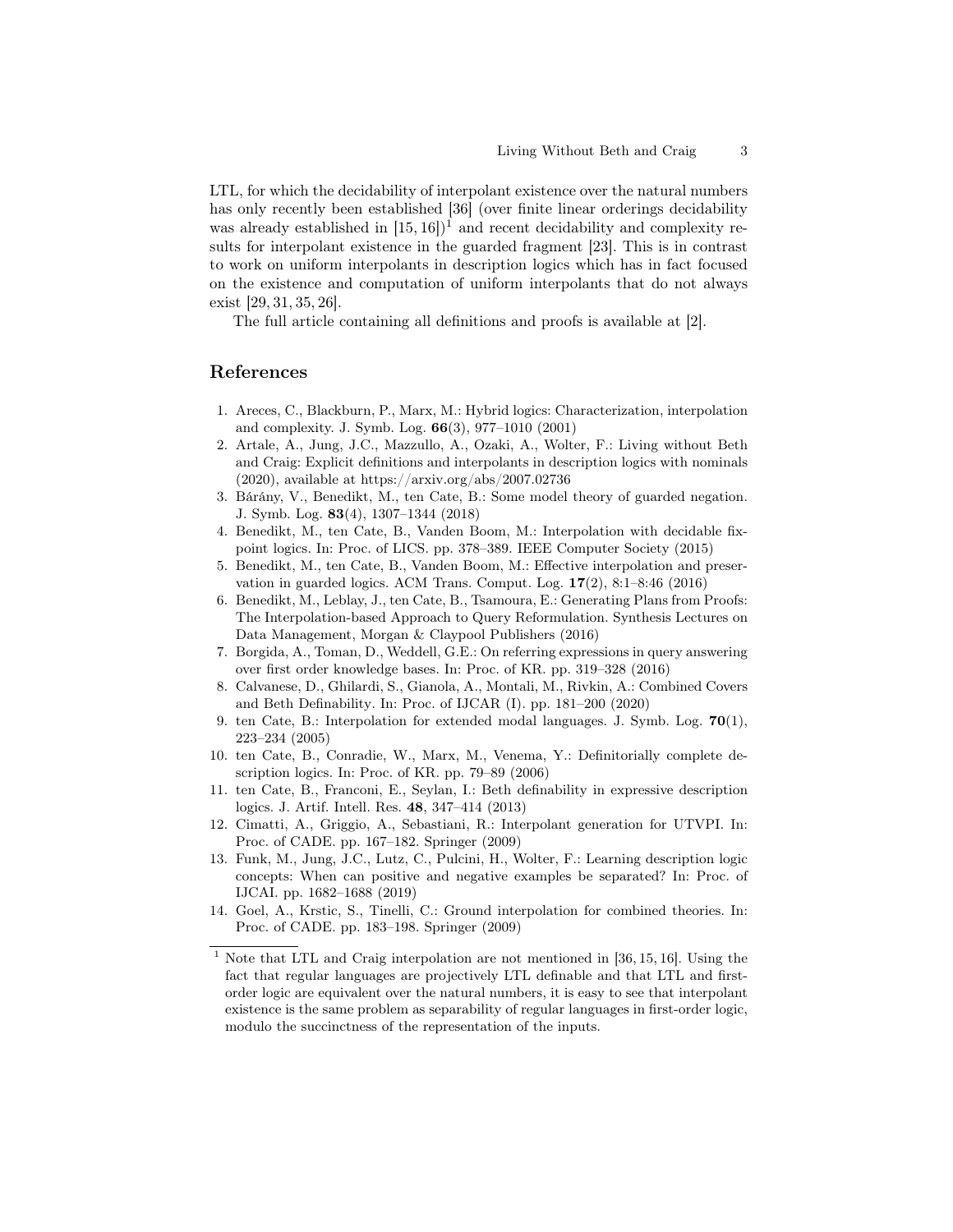- 4 A. Artale et al.
- 15. Henkell, K.: Pointlike sets: the finest aperiodic cover of a finite semigroup. J. Pure Appl. Algebra 55(1-2), 85–126 (1988)
- 16. Henkell, K., Rhodes, J., , Steinberg, B.: Aperiodic pointlikes and beyond. Internat. J. Algebra Comput. 20(2), 287–305 (2010)
- 17. Hoogland, E., Marx, M.: Interpolation and definability in guarded fragments. Studia Logica 70(3), 373–409 (2002)
- 18. Hoogland, E., Marx, M., Otto, M.: Beth definability for the guarded fragment. In: Proc. of LPAR. pp. 273–285. Lecture Notes in Computer Science, Springer (1999)
- 19. Iemhoff, R.: Uniform interpolation and the existence of sequent calculi. Annals of Pure and Applied Logic 170(11), 102711 (2019)
- 20. Jiménez-Ruiz, E., Payne, T.R., Solimando, A., Tamma, V.A.M.: Limiting logical violations in ontology alignnment through negotiation. In: Proc. of KR. pp. 217– 226. AAAI Press (2016)
- 21. Jung, J.C., Lutz, C., Pulcini, H., Wolter, F.: Logical separability of incomplete data under ontologies. In: Proc. of KR (2020)
- 22. Jung, J.C., Lutz, C., Pulcini, H., Wolter, F.: Separating positive and negative data examples by concepts and formulas: The case of restricted signature. In: https://arxiv.org/abs/2007.02736 (2020)
- 23. Jung, J.C., Wolter, F.: Living without Beth and Craig: Explicit definitions and interpolants in the guarded fragment (2020), available at http://arxiv.org/abs/2007.01597
- 24. Konev, B., Lutz, C., Walther, D., Wolter, F.: Formal properties of modularisation. In: Modular Ontologies, Lecture Notes in Computer Science, vol. 5445, pp. 25–66. Springer (2009)
- 25. Konev, B., Lutz, C., Ponomaryov, D.K., Wolter, F.: Decomposing description logic ontologies. In: Proc. of KR. AAAI Press (2010)
- 26. Koopmann, P., Schmidt, R.A.: Uniform interpolation and forgetting for ALC ontologies with aboxes. In: Proc. of AAAI. pp. 175–181. AAAI Press (2015)
- 27. Kowalski, T., Metcalfe, G.: Uniform interpolation and coherence. Annals of pure and applied logic 170(7), 825–841 (2019)
- 28. Krahmer, E., van Deemter, K.: Computational generation of referring expressions: A survey. Computational Linguistics 38(1), 173–218 (2012)
- 29. Lutz, C., Seylan, I., Wolter, F.: An automata-theoretic approach to uniform interpolation and approximation in the description logic EL. In: Proc. of KR. AAAI Press (2012)
- 30. Lutz, C., Seylan, I., Wolter, F.: The data complexity of ontology-mediated queries with closed predicates. Logical Methods in Computer Science 15(3) (2019)
- 31. Lutz, C., Wolter, F.: Foundations for uniform interpolation and forgetting in expressive description logics. In: Proc. of IJCAI. pp. 989–995. IJCAI/AAAI (2011)
- 32. Maksimova, L., Gabbay, D.: Interpolation and Definability in Modal and Intuitionistic Logics. Clarendon Press (2005)
- 33. Marx, M.: Queries determined by views: Pack your views. In: Proc. of PODS. p. 23–30. ACM (2007)
- 34. McMillan, K.L.: Interpolation and sat-based model checking. In: Proc. of CAV. pp. 1–13. Springer (2003)
- 35. Nikitina, N., Rudolph, S.: (Non-)succinctness of uniform interpolants of general terminologies in the description logic EL. Artif. Intell. 215, 120–140 (2014)
- 36. Place, T., Zeitoun, M.: Separating regular languages with first-order logic. Log. Methods Comput. Sci. 12(1) (2016)
- 37. Seylan, I., Franconi, E., de Bruijn, J.: Effective query rewriting with ontologies over dboxes. In: Proc. of IJCAI. pp. 923–925 (2009)